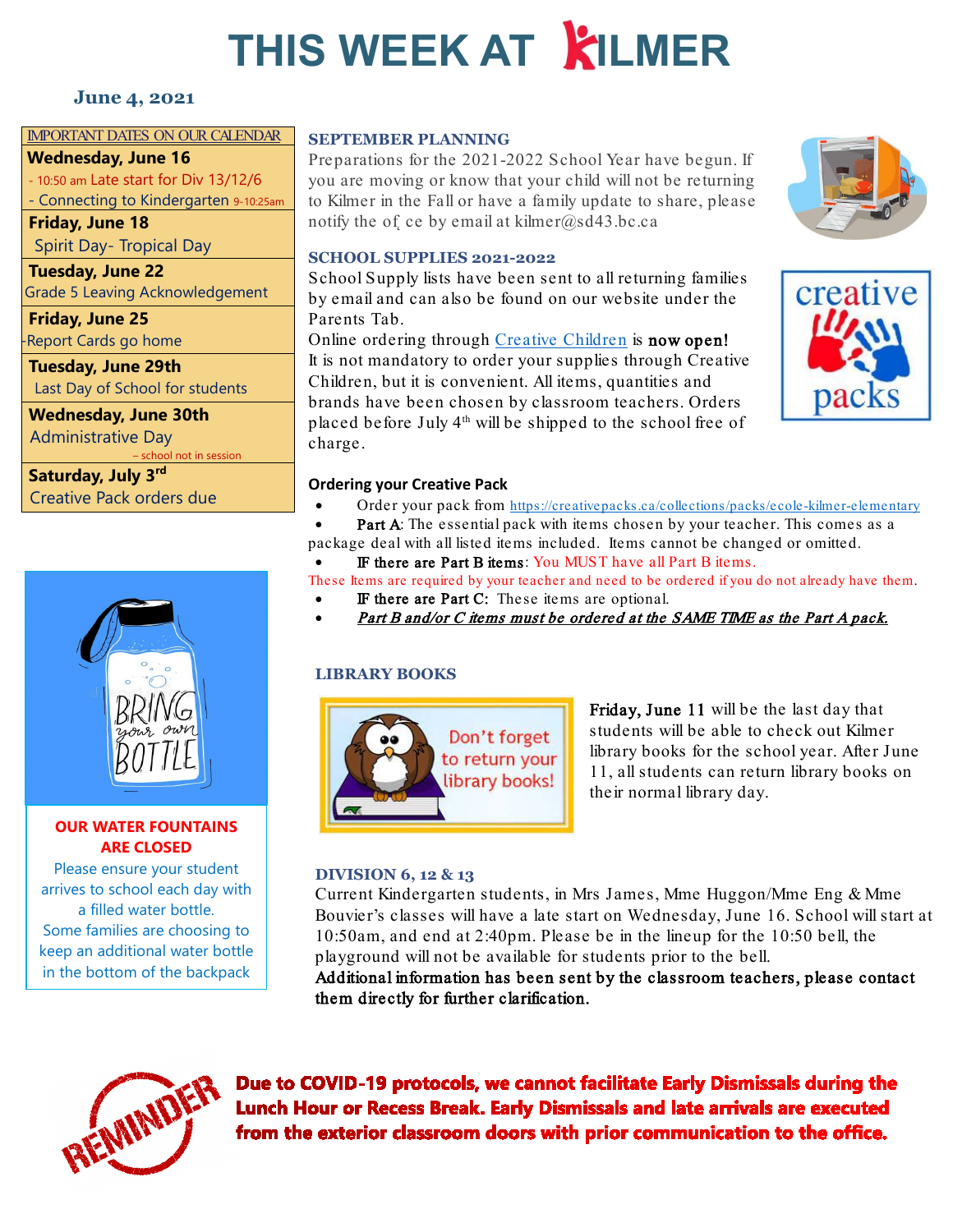# **THIS WEEK AT KILMER**

#### **SOCIAL DISTANCING ON KILMER SCHOOL GROUNDS**



**update May 28/21-** Please know that current safety protocols will remain in place at all schools for the remainder of the school year. This includes all measures that have been enacted around masks, physical distancing, hand hygiene, daily health checks, learning groups and year-end celebrations.

As the cases in our neighbourhood grow, it is more important now, than ever that parents and students practice physical distancing, and mask wearing on the playground. Please go home immediately following the dismissal bell. Kilmer staff would like to remind parents to social distance while on the Kilmer School grounds. Please wear your mask and allow students adequate space to safely exit from the building. Please do not crowd around classroom doors and windows. If you wish to speak to your childés teacher, please contact them by email and set up a time to meet virtually, or over the phone.

Each day, children play in a designated area within their learning group during their recess and lunch breaks. All staff, and students in grade 4-5 are required to wear masks indoors at school. Please help us keep our school safe by

reminding your children, the importance of social distancing, the difference of home and school bubbles and why we must follow the Provincial Guidelines to stop the spread of Covid19 in our Health Region. Please visit

[https://www2.gov.bc.ca/gov/content/education-training/k-12/covid-19-safe](https://www2.gov.bc.ca/gov/content/education-training/k-12/covid-19-safe-schools) -schools to learn more about [Provincial COVID-19 Health & Safety Guidelines for K-12 Settings.](https://www2.gov.bc.ca/assets/gov/education/administration/kindergarten-to-grade-12/safe-caring-orderly/k-12-covid-19-health-safety-guidlines.pdf) 

# **Connecting to** Kindergarten

#### **CONNECTING TO KINDERGARTEN- Wednesday, June 16**

Incoming 2021-2022 Kindergarten students are invited to attend an outdoor èConnecting to Kindergartenê event in the morning of Wednesday, June 16th. Parents will be sent a link to sign up for a time that works best.

# **JOB POSTING- Casual Noon Hour Supervisors**



School District #43 Coquitlam is looking for Casual Noon Hour Supervisors. This position requires individuals to be available on an On-Call basis to supervise students indoors and outdoors during lunch break (one hour per day) at various schools throughout the District in Coquitlam, Port Coquitlam, Port Moody and Anmore.

Previous experience working with groups of children is an asset. Successful candidates will be available over the lunch hour Monday – Friday, 5 days per week while the school is in session

and be willing to accept callouts to all schools in our District. We offer \$21.86 per hour plus

16% in lieu of benefits. To apply, please click on the following link and create a user account/profile.

[https://ejp.sd43.bc.ca/postings/Account/Login.](https://ejp.sd43.bc.ca/postings/Account/Login) Once you have completed your profile you will have access to the job postings.



#### **VANDAL WATCH- HELP REDUCE VANDALISM ON SCHOOL PROPERTY**

Our school is being regularly hit by graf ti. If you see vandalism or other suspicious activity, call the tip line below. When you provide a tip, security personnel will be dispatched to investigate and if necessary, involve the police. Please call as soon as you suspect there might be a problem. Do not get in a confrontation yourself.

**Tip Line: 604-927-7600 The Tip Line is available 24 hours a day.**

*All Vandal Watch tips are anonymous and confidential. When you provide a tip, no one will ask you for your name or phone number.*